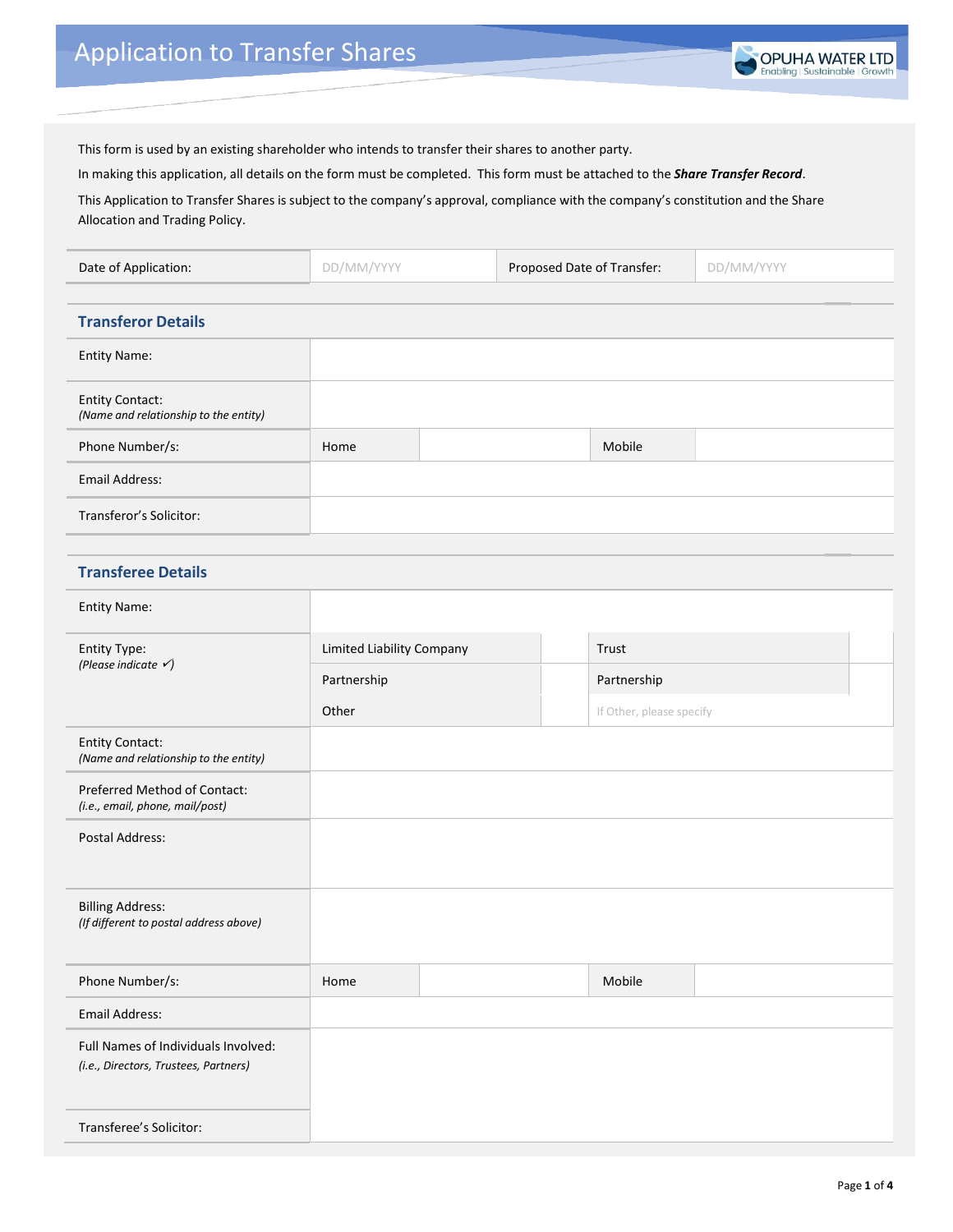# **Transferee Details (continued)**

| Property/Farm Name:<br>(If different to Entity Name above)          |      |        |  |
|---------------------------------------------------------------------|------|--------|--|
| Property/Farm Address:<br>(If different to Postal Address above)    |      |        |  |
| Property/Farm Manager:<br>(If different to Contact Name above)      |      |        |  |
| Manager's Phone Number/s:<br>(If different to Phone Number/s above) | Home | Mobile |  |

## **Transfer Information**

| Number (and description) of shares to<br>be transferred:                                                                               | Water<br>("W" shares)       |                                                     | Infrastructure<br>("I" shares) | please indicate type<br>(i.e., T, K, L, D, S)                                                                                                                                                                                                                                              |
|----------------------------------------------------------------------------------------------------------------------------------------|-----------------------------|-----------------------------------------------------|--------------------------------|--------------------------------------------------------------------------------------------------------------------------------------------------------------------------------------------------------------------------------------------------------------------------------------------|
| Total area of property to be irrigated<br>with these shares                                                                            |                             |                                                     |                                |                                                                                                                                                                                                                                                                                            |
| Is the proposed transfer of shares in<br>conjunction with an Agreement for<br>Sale and Purchase of Property?                           | YES / NO<br>(Please circle) | If YES, what date will the property be settled?     |                                |                                                                                                                                                                                                                                                                                            |
| Is the Transferee (purchaser) an<br>existing shareholder?                                                                              | YES / NO<br>(Please circle) | If YES, please provide details:                     |                                |                                                                                                                                                                                                                                                                                            |
| Is the Transferee (purchaser)<br>associated with any other entities to<br>whom are shareholders?                                       | YES/NO<br>(Please circle)   | If YES, please provide details:                     |                                |                                                                                                                                                                                                                                                                                            |
| Have the shares concerned in the past<br>been used for irrigation abstraction?                                                         | YES / NO<br>(Please circle) |                                                     |                                |                                                                                                                                                                                                                                                                                            |
| Are the shares concerned to remain<br>on the same property?                                                                            | YES / NO<br>(Please circle) |                                                     |                                | If NO, please provide details of new property location and the abstraction method:                                                                                                                                                                                                         |
| Will the water be abstracted from an<br>existing irrigation sub-scheme?<br>(i.e., Levels Plain, Kakahu, Totara Valley,<br>Sutherlands) | YES / NO<br>(Please circle) | If YES, please name which irrigation<br>sub-scheme: |                                | If NO, please provide the Resource<br>Consent number that will be used for<br>water abstraction:<br>If a resource consent is still to be<br>applied for (to utilise the shares<br>concerned), please indicate the<br>application status (i.e., not yet started,<br>lodged with ECan, etc.) |
|                                                                                                                                        |                             |                                                     |                                |                                                                                                                                                                                                                                                                                            |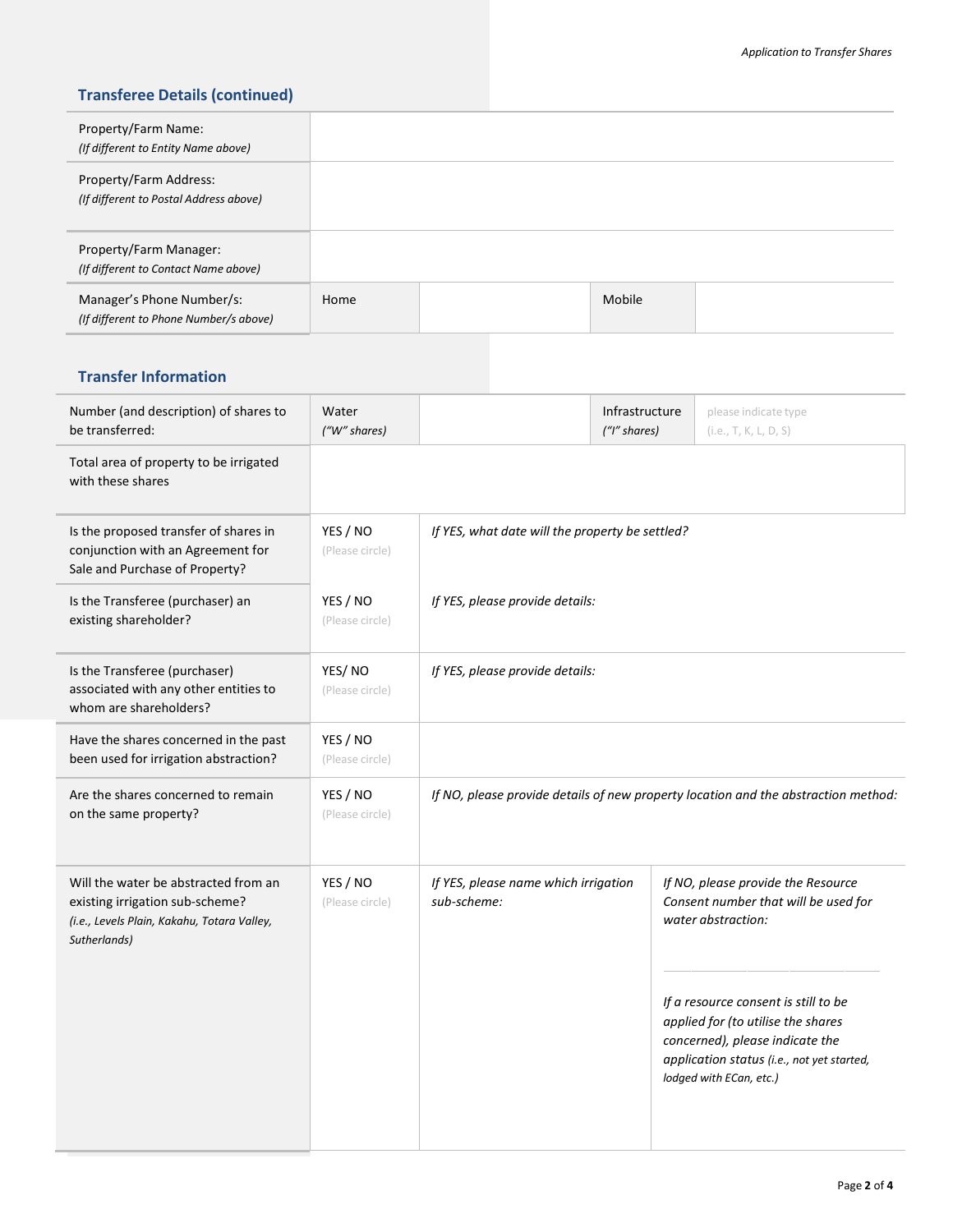| Is a land use consent required for the<br>farming operation utilising the shares<br>concerned? | YES / NO<br>(Please circle)                                                                                                                                                                                                                                                                                                                                                                                     | If YES, please give details of the<br>status (i.e., granted; in process,<br>$etc.$ ):                                                                              | If NO, please confirm why land use<br>consent is not required: |  |
|------------------------------------------------------------------------------------------------|-----------------------------------------------------------------------------------------------------------------------------------------------------------------------------------------------------------------------------------------------------------------------------------------------------------------------------------------------------------------------------------------------------------------|--------------------------------------------------------------------------------------------------------------------------------------------------------------------|----------------------------------------------------------------|--|
|                                                                                                |                                                                                                                                                                                                                                                                                                                                                                                                                 | If consent has been granted, please                                                                                                                                | Less than 50 ha irrigation<br>YES / NO<br>(Please circle)      |  |
|                                                                                                |                                                                                                                                                                                                                                                                                                                                                                                                                 | provide land use consent number:                                                                                                                                   | Less than 10% winter grazing<br>YES / NO<br>(Please circle)    |  |
| Other Information:                                                                             |                                                                                                                                                                                                                                                                                                                                                                                                                 | Please provide any other information/general comments to support the application:                                                                                  |                                                                |  |
| Attachments required:                                                                          | The following information is required to be attached:<br>1.                                                                                                                                                                                                                                                                                                                                                     | Short Form Water Supply Agreement ("SFWA") - signed by the Transferee (purchaser)<br>(existing shareholders, only an update to Schedule 1 of the SFWA is required) |                                                                |  |
|                                                                                                | The company may reasonably request such other additional information:<br>A map of the property the shares will be used on with details of:<br>1.<br>• Current irrigated area, abstraction point/infrastructure<br>• Proposed irrigated area utilising the shares concerned<br>Evidence that demonstrates you will be able to comply with your landuse consent i.e.,<br>2.<br>Overseer scenario nutrient budget. |                                                                                                                                                                    |                                                                |  |